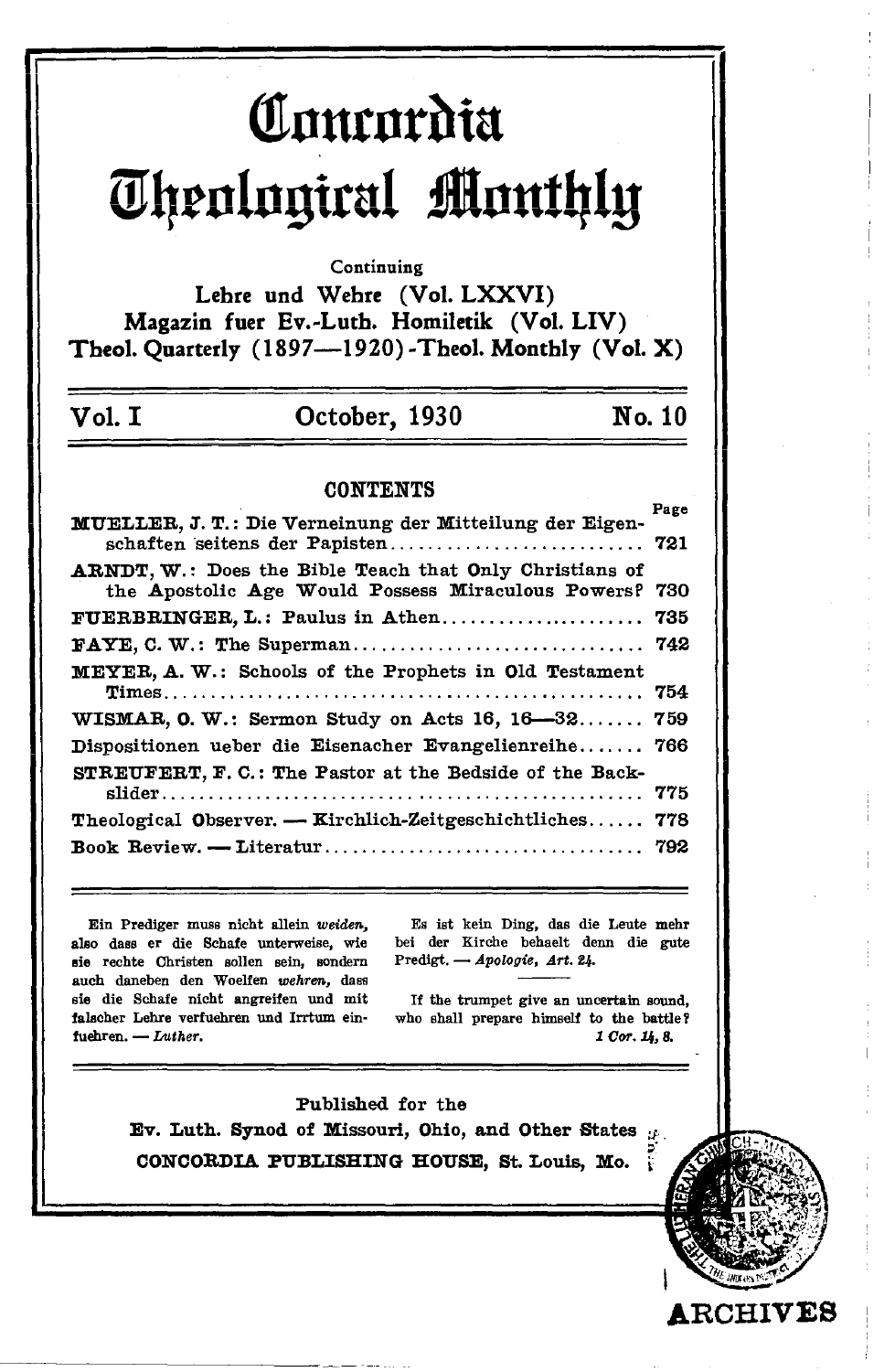## **The Pastor at the Bedside of the Backslider.**

How difficult it is to perform our duty at the bedsides of such as have turned away from their Savior! It is often difficult to approach them, even if no personal matter between patient and pastor has caused the former to forsake God and His Word. Permit me to present three cases from my own pastoral experience together with my treatment of them.

Mr. J., who in early youth had been privileged to attend the Ohristian day-school in a sister congregation, where he had also been confirmed, married a Polish Oatholic woman. Soon after marriage he was on the downward path. No longer did he attend public worship. His own home was soon disrupted, as his wife left him. He began to drink heavily, going down deeper and deeper into the mire of sin and iniquity. But how strange are the ways of the Lord! A daughter of this home who had been reared in the Oatholic faith made the acquaintance of a young man of my parish. Being sincere in his Ohristianity and firm in his convictions, he insisted that, if they were to wed each other, she must be willing to be instructed in the Lutheran faith and accept it. This she did.

One day, a number of years after their marriage, she came and announced the serious illness of her father. He lay at one of our public city hospitals. She requested that I visit him. At the same time she told me that she feared I might not be welcome inasmuch as one of our city missionaries who had come to see him had been roughly shown the door. "But, pastor," she pleaded, "will you not try? It might mean the salvation of his poor soul." I promised to see him, and she left.

I took the case of Mr. J. to our Lord in prayer, asking Him to lead the way and open the door. In Ward 33 of the Oounty Hospital he lay, all alone. "Will I be admitted? Will I have an opportunity to speak to him? Will he treat me roughly? Lord, have mercy on  $me$  - have mercy on him." With such and similar thoughts I approached him. "And you are Mr. J., are you not? Your daughter told me of your affliction. Yes, your daughter Rose.  $-\text{And you are}$ quite ill, are you not?" "Yes, indeed," and as he spoke, he uncovered his limb, saying: "All black, it is rotting away. I do not know what will become of it." "Yes; that does not look very good," said I; "but did your daughter not tell me that you at one time lived near 19th and Halsted Street?" "Yes, I did live there at one time, and I also attended school there." "Was it the Lutheran school, and was possibly Mr. Ruhland your teacher?" He smiled. "Yes, that was the school and the teacher, and Pastor Wagner was my pastor; he confirmed me. Did you know both of them?" I told him that I was acquainted with them and added that I, too, was a pastor. And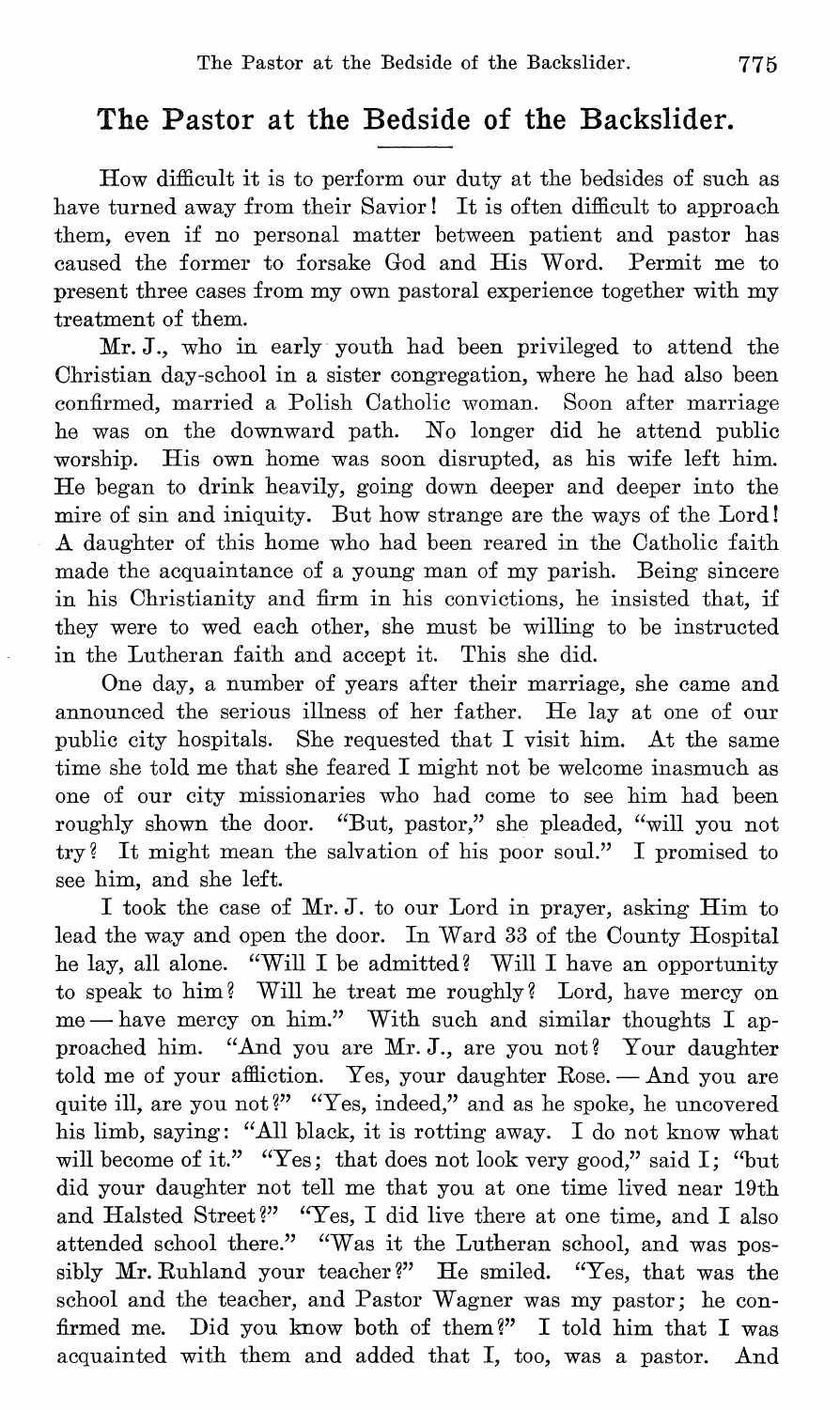his eyes grew larger and larger when I said: "If you attended the school at 19th and Johnson Street and were confirmed by Pastor Wagner, then no doubt you still remember some of the little prayers you learned. Do you still remember *'Christi Blut und Gerechtigkeit'?"* He immediately said: "I know it, I know it. I'll never forget it." "Oh, let us pray together. Oan you pray alone?" And he did. And I am sure he prayed as he had seldom prayed before. The ice was broken. At this bedside I had the most wonderful opportunity to lead the patient to Ohrist, the Friend of the sinner. With tears in his eyes he talked of his past sinful life and of his ingratitude toward his Savior, but he also expressed the hope that he would be saved. I had two more opportunities on two successive days to be with him. And he died safe in the arms of Jesus.

Let us make use of any and all legitimate means to gain entrance to the patient and win his confidence. True, not two patients are alike, and therefore the manner of approach will be different in every instant. Permit me to relate another incident.

Mr. K. and his family had been visited quite frequently at different occasions. His wife and children were active members of the church, but he himself never attended the services. Time and again I had invited him and admonished him because of his neglect of public worship and also because of his affiliation with a lodge. Though he had at all times seemingly accepted the words of admonition, even admitting that our practise in the lodge question was strictly in accord with Scripture, he never severed his connection with the antichristian organization, nor did he ever attend public worship. Years rolled by until finally Mr. K. was suddenly stricken with paralysis. Yet he was conscious and could make himself understood, at least to the extent of saying yes and no. Soon after he had been stricken, the family notified me of what had happened, at the same time requesting me "to give him Holy Oommunion." As soon as I reached his bedside, I realized that he readily understood everything I said. It was then for me to hold up before him his sins, his utter disregard for Jesus, His Word, and His Ohurch, to tell him that the Lord now had found him, and to warn him no longer to resist, but to repent. I then asked him a few questions; however, as he could not speak, but was only able faintly to say yes or no, I so formulated my question that only yes or no was required. I asked him: "Do you realize that you sinned against God by neglecting to hear His Word? that you gave grave offense to your beloved wife and children by despising God's Word? that you sinned in retaining membership with the lodge?" When he answered these questions one by one in the affirmative, I further asked: "Are you sorry that you sinned and gave such grave offense? Are you willing to leave the lodge? Are you ready to answer these questions in the presence of witnesses? Do you desire to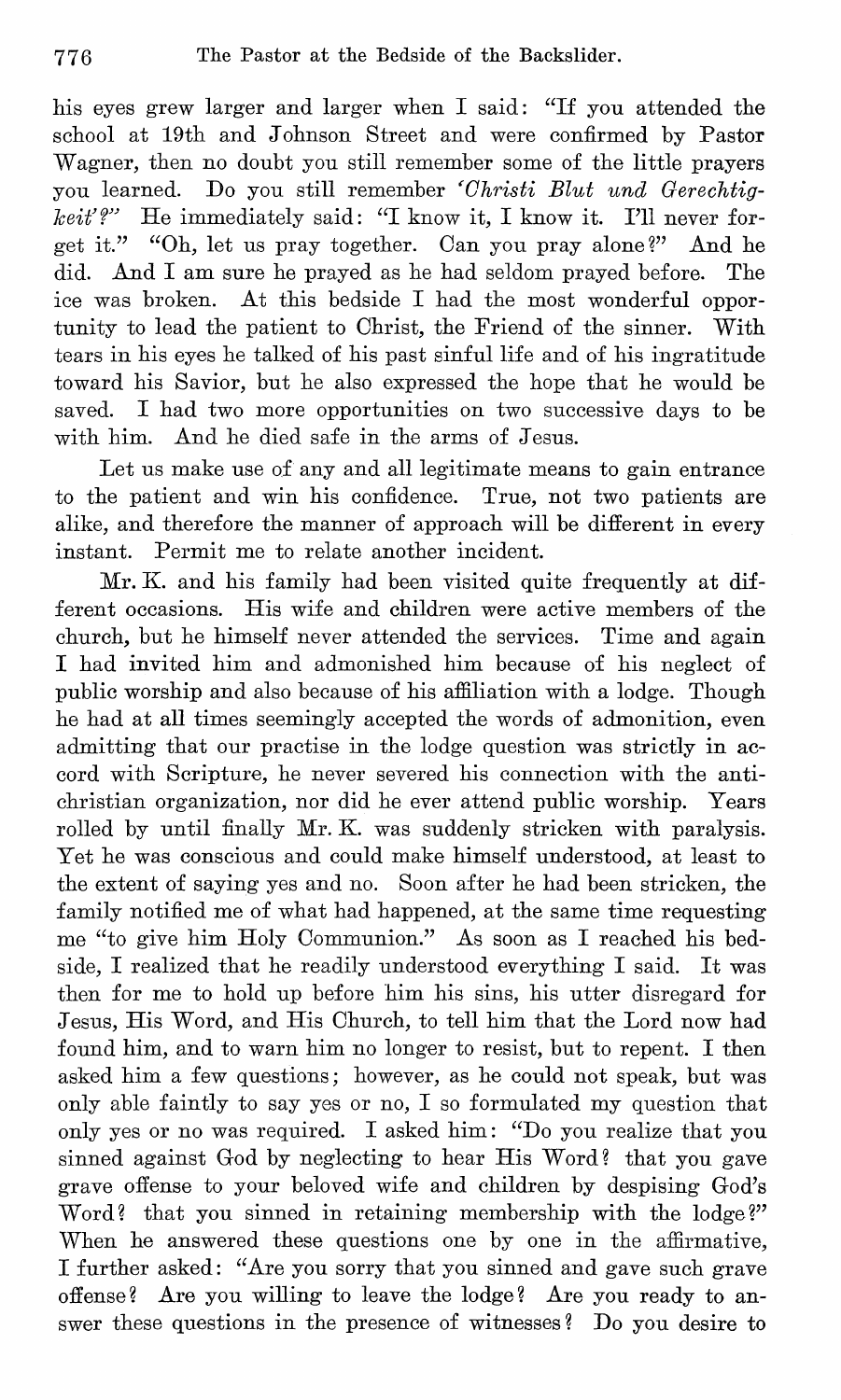partake of Holy Oommunion?" Again he answered yes to all these questions. Mter presenting to him the Gospel in all richness and fulness, we prayed, coming before God as truly penitent sinners. I left his bedside. An hour later I returned with one of the deacons, telling him at the bedside as to what had happened. I asked him the same questions that I had put to him before and also received the same answers. After a brief preparation he partook of Holy Communion. The same evening he died.

But why demand a witness in addition to the members of the family? That it was my good fortune to have one of my members present at the bedside of the patient when he made his confession became evident at the next regular meeting of the voting members. It had been my intention to inform the congregation of this incident. But before I had an opportunity to do so, a member excitedly rose to inquire why the pastor had officiated at the burial of one who was known to be a lodge member and had never attended church and partaken of Holy Oommunion. It was no difficult matter to request the deacon to tell all that had happened. It was not necessary to add anything to what had been said, and all were happy that a soul had been rescued like a brand from the fire. --

You will bear with me if I relate another experience. The circumstances were quite similar. Mr. **L.** was stricken, indeed, at death's door, when I arrived at his bedside. In no manner did he indicate that he understood what was said. Nevertheless I thought it might be possible. So I spoke to him of sin and of grace and directed his attention to prayers which he had learned in his childhood days. I prayed "0 Bleeding Head and Wounded," "For God so loved the world," and "The blood of Jesus Ohrist, His Son." I continued to pray, putting my words in his mouth, seeking forgiveness and mercy. He died without having regained consciousness. It was too late. $-$ At the bedside of patients in a state of coma or unconsciousness let us not forget to make use of prayers, Bible-verses, and hymns with which they may be familiar. Let us not think that our efforts are in vain, but conscientiously perform our duty at all occasions. A most glorious experience may be awaiting you, similar to the one I wish to present in the following.

It was at 10 o'clock in the evening when a stranger rapped at my door. In the French section of our neighborhood lay a woman of thirty. Together with her husband, a Frenchman, she had located there. Formerly she had communed with a sister congregation on the North Side of the city, but gradually she had drifted away from God and her Ohurch. Ten days prior to my visit at her bedside she had fallen on the icy sidewalk with seemingly little or no ill effect. Oontrary to expectations, paralysis had suddenly set in. Speechless and rigid she lay on her bed. Her eyes were open, but were motion